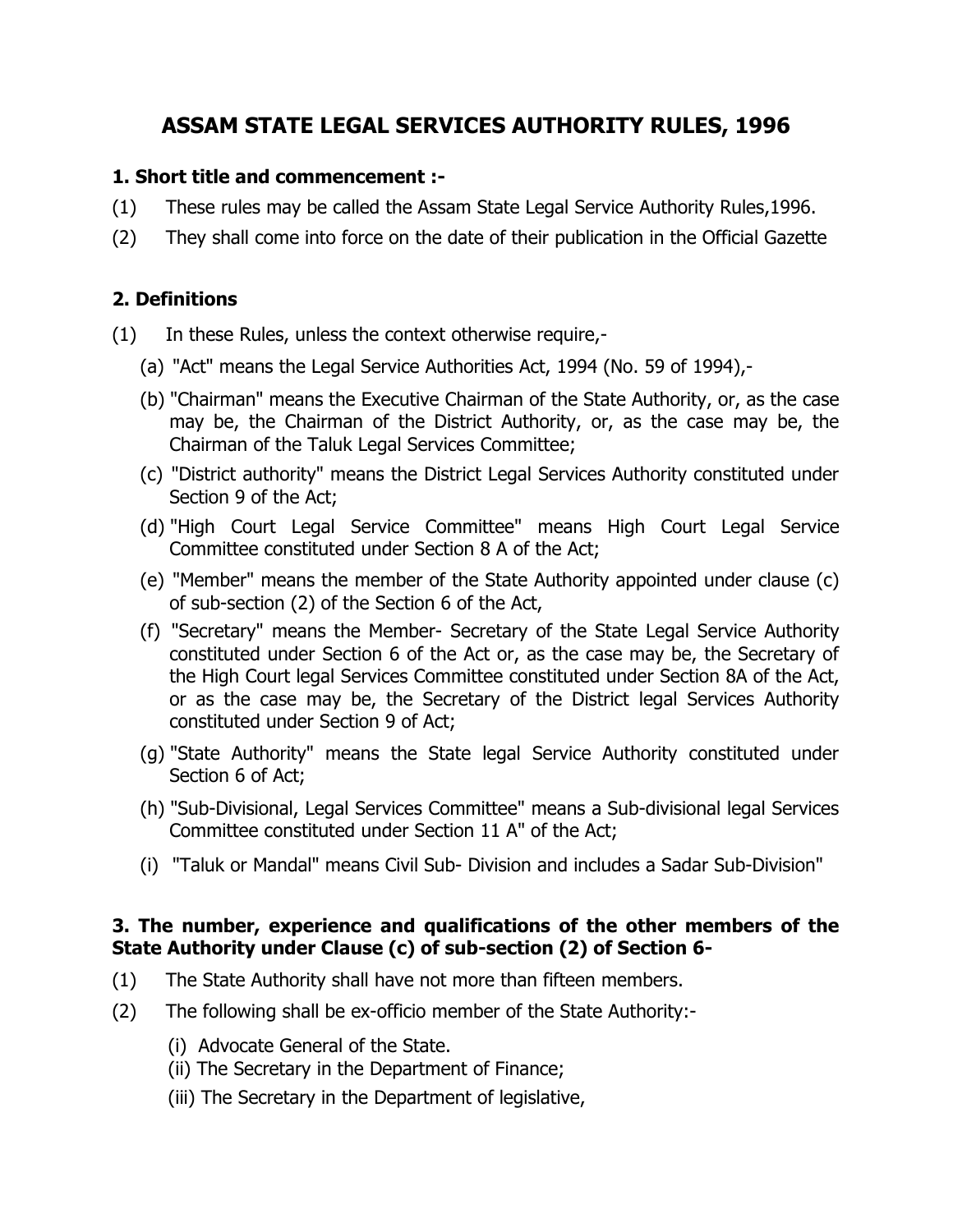(iv) The Director General of Police of the State;

(v) Chairman, State Scheduled Castes and Scheduled Tribes Commission, and in case there is no such chairman, one person of repute who is Specially interested in the upliftment Scheduled Casts and Scheduled Tribes of the State to be nominated by the State Government.

(vi) Two Chairman of the District Authority, as may be nominated by the State Government, in consolation with the Chief Justice of the High Court.

(3) The State Government may nominate, in consolation with the Chief Justice of the High Court, other members from amongst those possessing the experience and qualification prescribed in Sub Rule (4) of the Rule.

(4) A person shall not be qualified for nomination as a member of the State Authority unless he is-

- (a) an eminent person Social Worker who is engaged in the upliftment of the weaker section of the people, including Scheduled Casts, Scheduled Tribes, women, children, rural and urban labour; or
- (b) an eminent person in the field of law; or
- (c) a person of repute who is specially interested in the implementation of Legal Services Schemes.

**4. The powers and functions of the Member-Secretary of the State under subsection (3) of Section 6.-** The power and functions of the Member-Secretary of the State Authority, inter alia, shall be-

- (a) To give free Legal Services to the eligible and weaker section;
- (b) To work out modalities of the Legal Services Schemes and Programmes approved by the State Authority and ensure their effective monitoring and implementation;
- (c) To exercise the powers in respect of Administrative; House-keeping, Finance and Budget matter as Head of the Department in the State Government;
- (d) To manage the properties, records and funds of the state Authority;
- (e) To maintain true and proper accounts of the State Authority including checking and auditing in respect thereof periodically;
- (f) To prepare Annual Income and Expenditure Accounts and Balance-Sheet of the said Authority;
- (g) To liaise with the Social Action Groups and District and Taluk Legal Services Authority;
- (h) To maintain up-to-date and complete statistical information including progress made in the implementation of various Legal Services Programmes from time to time;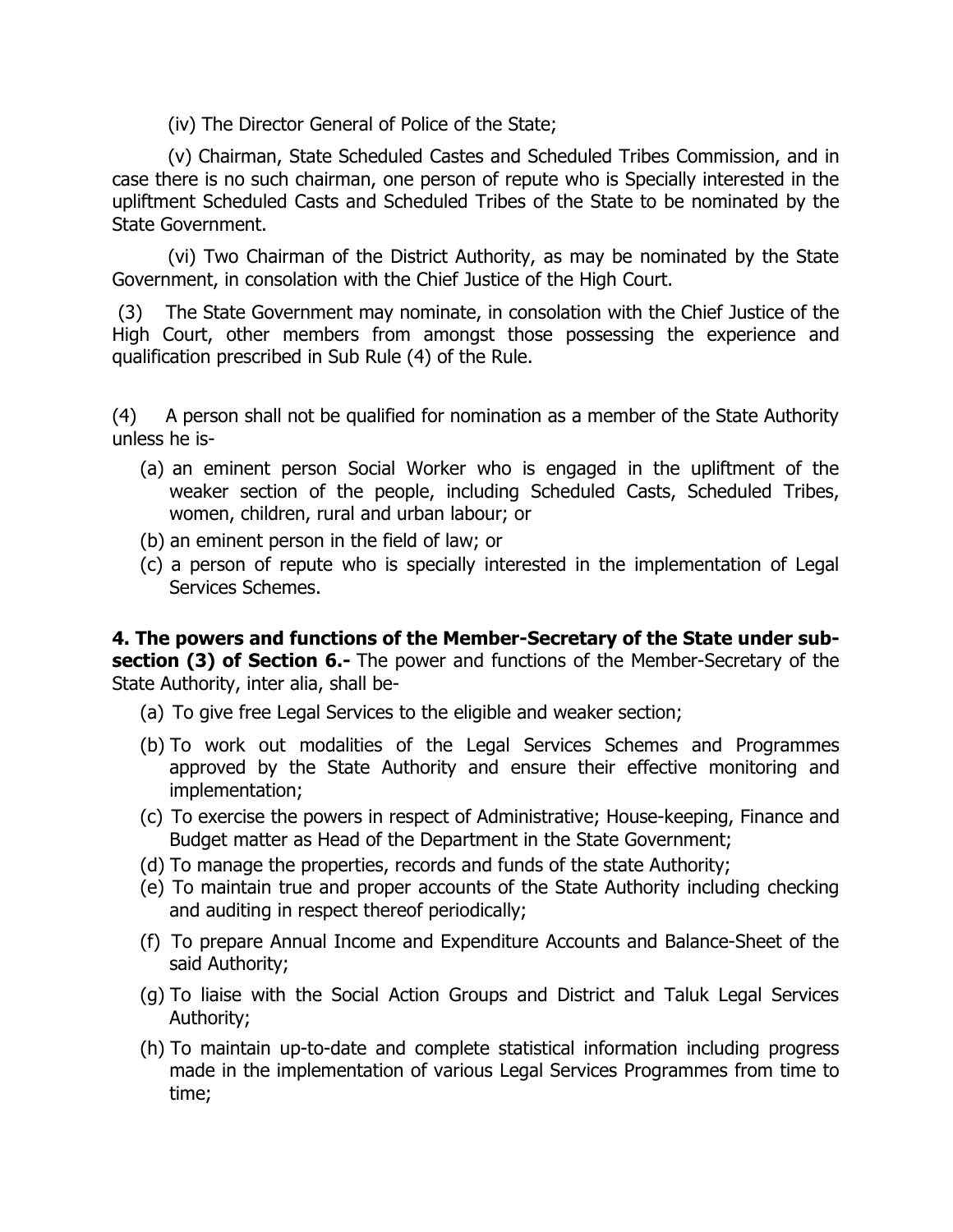- (i) To process proposals for finance assistance and issue Utilization Certificate thereof;
- (j) To organize various Legal Services Programmes as approved by the State Authority and Convene Meeting/Seminars and Workshops connected with Legal Services Programmes and preparation of Reports and follow-up action thereon;
- (k) To produce video/documentary films, publicity material, literature and publications to inform general public about the various aspects of the Legal Services Programmes;
- (l) To lay stress on the resolution of Rural Disputes at the door-steps of the rural people;
- (m) To perform such of the functions as are assigned to him under the schemes formulated under Section 4(b) of the Act; and
- (n) To perform such other function as may be expedient for efficient functioning of the State Authority.

# **5. The terms of office and other conditions relating thereto, of members and Member-Secretary of the State Authority under sub-section (4) of section 6**

1. The members of the State Authority nominated under sub-rule (3) of rule 3 by the State Government shall continue for a term of two years and shall be eligible for renomination.

2. A member of the State Authority nominated under sub-rule (3) of rule 3 may be removed by the State Government if in the opinion of the State Government he is not desirable to continue as a member.

3. If any member nominated under sub-rule (3) of rule 3 ceases to be a member of the state Authority for any reason, the vacancy shall be filled up in the same manner as the original nomination and the person so nominated shall continue to be a member for the remaining term of the member in whose please he is nominated.

4. All member nominated under sub- rule (3) of rule 3 shall be entitled to payment of travelling allowance and daily allowance in respect of journeys performed in connection with the work of the State Authority and shall be paid by the State Authority in accordance with the rules as are to the class I officers, as amended from time to time.

5. If the nominated member is a Government employee he shall be entitled to only one of set travelling allowance and daily allowance either from his parent department, or, as the case may be from the State Authority.

6. The Member-Secretary of the State Authority shall be the whole time employee and shall hold office for a term not exceeding five years.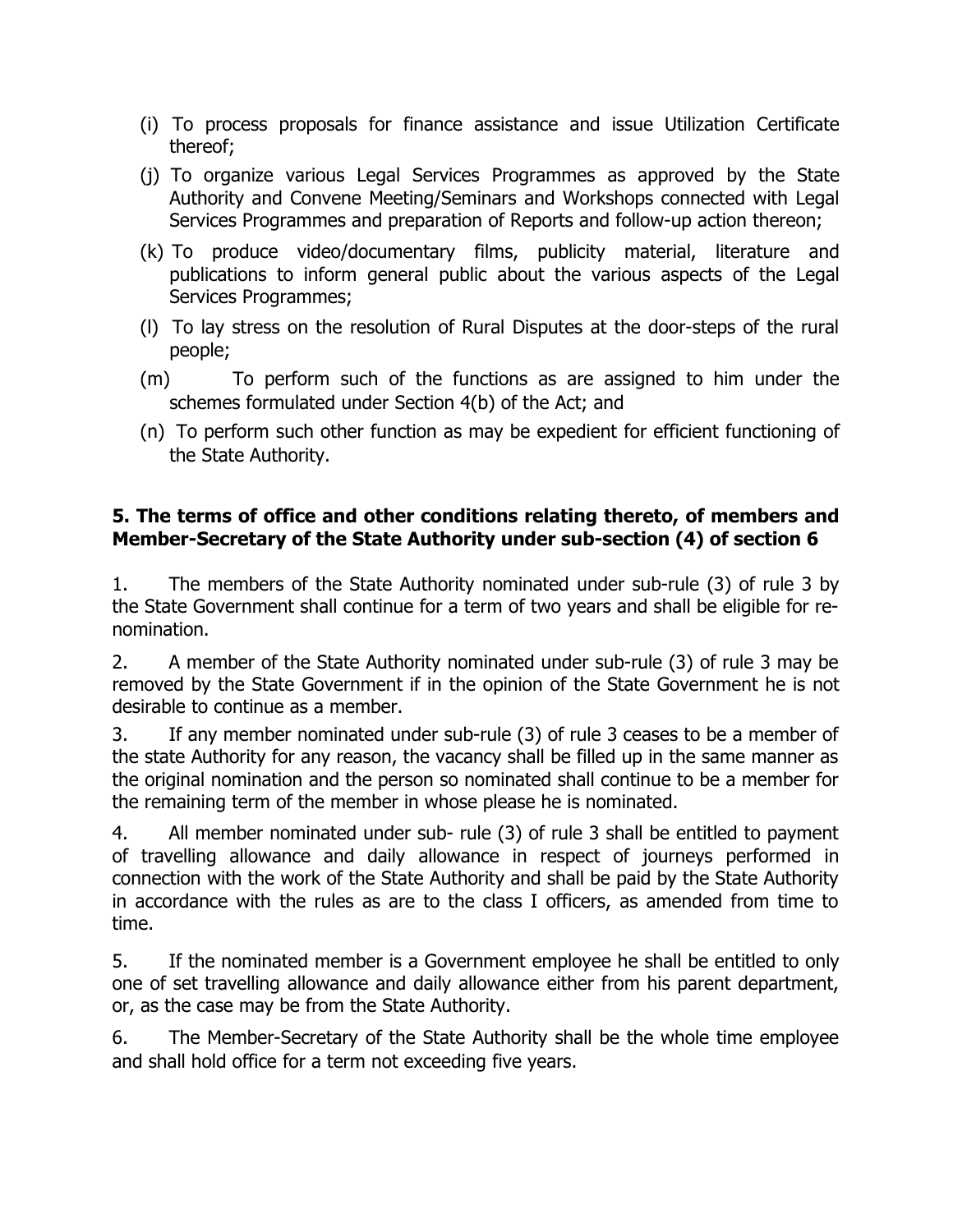7. In all matters like age of retirement; and disciplinary matters, the Member-Secretary shall be on deputation to the State Authority.

**6. The number of officer and other employees of the State Authority under sub-section (5) of Section 6** - the State Authority shall have such number of officers and other employees for rendering secretarial assistance and for its day to-day functions as may be notified by the State Government from time to time for discharging of efficient functioning of the State Authority in consulation with the Chief Justice of Gauhati High Court in accordance with the provision of the Act.

#### **7. The conditions of service and the salary and allowances of officers and other employees of the State Authority under sub-section (6) of Section 6.**

(1) The Officers and other employees of the State Authority shall be entitled to draw pay and allowances in the scale of pay at per with the State Government employees holding equivalent posts;

(2) In all matters like age of retirement, pay and allowances, benefits and entitlements and disciplinary matters, the officers and other employees of the State Authority shall be governed by the State Government Rules as are applicable to persons holding equivalent posts.

(3) The Officers and other employees of the State Authority shall be entitled to such other facilities, allowances and benefits as may be notified by the State Government from time to time.

**8. The experience and qualification of Secretary of the High court legal Services committee under sub-section (3) of Section 8A.-** A person shall not be qualified for appointment as secretary of the High Court Legal Services Committee unless he is an officer of the High Court not below the rank of Joint Registrar.

#### **9. The number of officers and other employees of the High Court legal Services Committee under sub-section (5) of Section** 8 A **and the conditions of services and the salary and allowances payable to them under sub-section (6) of that section-**

(1) The High Court Legal Services Committee shall have such number of officers and other employees for rendering secretarial assistance and for its day to- 'day functions as may be notified by the State Government from time to time for discharging of efficient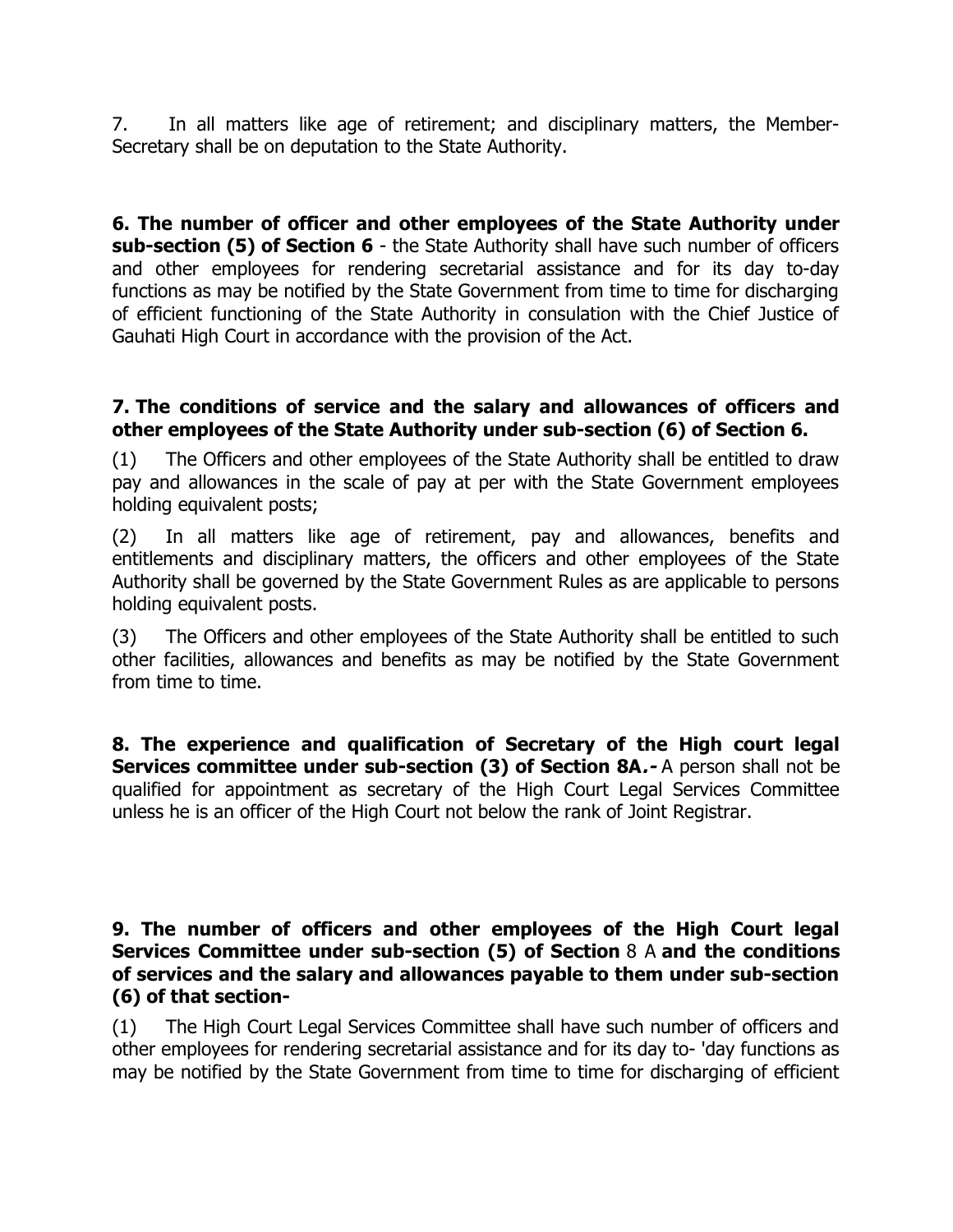functioning of the High Court Legal Services Committee in consulation with the Chief Justice of the Gauhati High Court in accordance with the provisions of the Act.

(2) The Officers and other employees of the High Court Legal Services committee Shall be entitled to draw pay and allowances, benefits and entitlements and disciplinary matters of the officers and other employees of the High Court legal Services Committee shall be governed by the State Government rules as are applicable to person holding equivalent posts.

(4) The Officers and other employees of the High Court Legal Services Committee I shall be entitled to such facilities, allowances and benefits as may be notified, by the State Government from time to time.

## **10. The number, experience and qualifications of members of the district Authority under clause (b) of sub-Section: (2) of Section** 9-

- (1) The district Authority shall have not more than eight members.
- (2) The following shall be ex-office members of the District Authority-
	- (i) District Magistrate;
	- (ii) Superintendent of Police;
	- (iii) Chief Judicial Magistrate; and
	- (iv) District Government pleader

(3) The State Government may nominate, in consulation with the Chief Justice of the High Court, other members from amongst those possessing the qualifications and experience prescribed in sub-rule (4) of this rule.

(4) A person shall not be qualified for nomination as a member of the District Authority unless he is-

- (a) An eminent Social Worker who is engaged in the upliftment of the weaker section of the people, including Scheduled Castes, Scheduled Tribes, Women, children and rural labour;
- (b) An eminent person in the field of law; or
- (c) A person of repute who is specially interested in the implementation of the legal Services Schemes.

**11. The number of officers and other employees of the District Authority under sub-section (5) of Section 9-** the District Authority shall have such number of officers and other employees for rendering secretarial assistance and for its day-to-day function as may be notified by the State Government from time to time for discharging of efficient function of the District Authority in consultation with the chief Justice of Gauhati High Court in accordance with the provisions of the Act.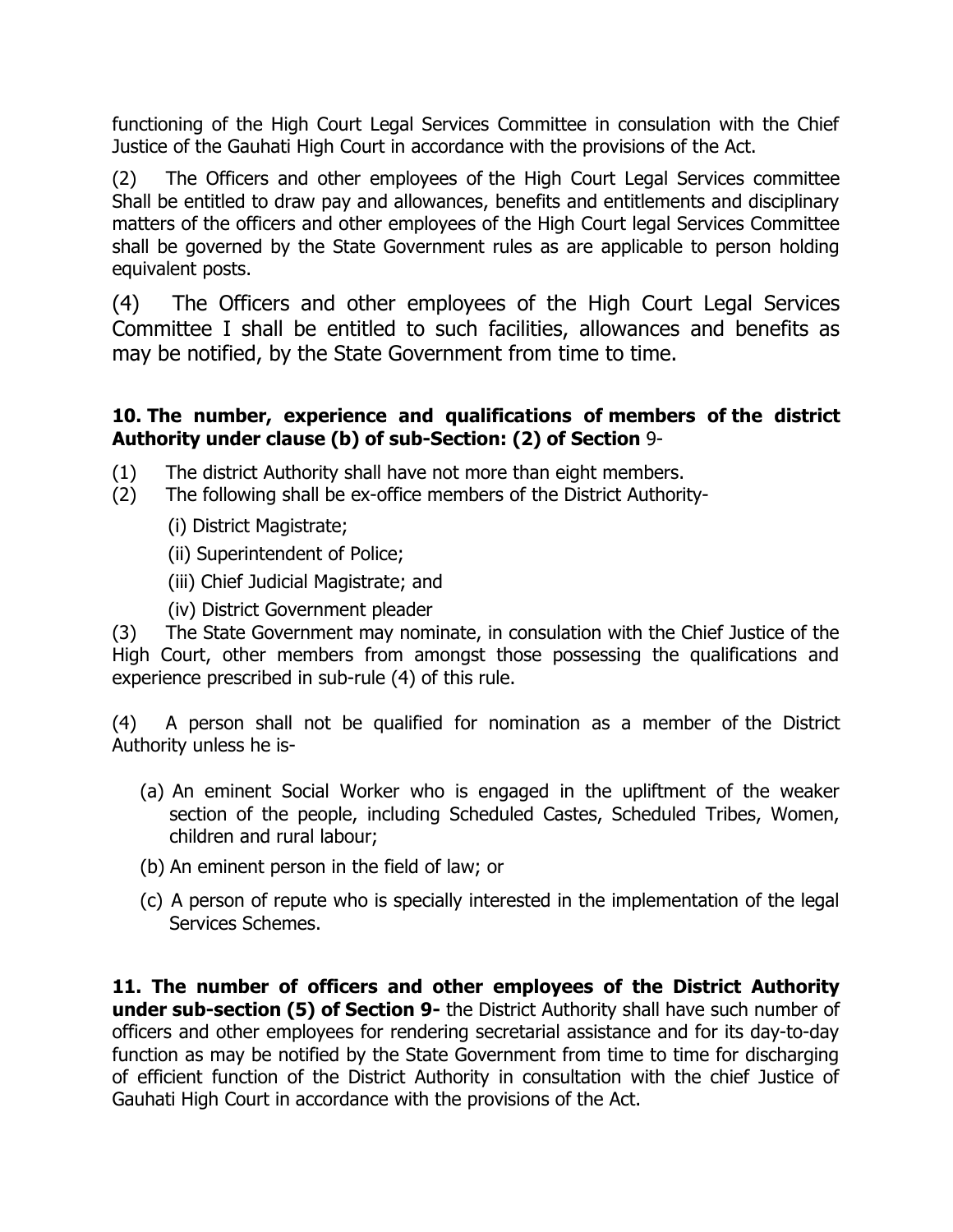## **12. The condition of Services and the salary and allowances of the officers and other employees of the District under sub-section (6) of Section 9.**

(1) The officers and other employees of the District Authority shall be entitled to draw pay and allowances in the scale of pay at par with the State Government employees holding equivalent posts.

(2) In the matters like age of retirement, pay and allowances, benefits and entitlements and disciplinary matters the Officers and other employees of the District Authority shall be governed by the State Government rules as are applicable to person holding equivalent posts.

(3) The Officers and other employees of the District Authority shall be entitled to such other facilities, allowances and benefits as may be notified by the State Government from time to time.

### **13. The number, experience and qualifications of members of the Taluk Legal Service Committee under clause (b) of sub-section (2) of Section II A.**

(1) The Taluk Legal Service committee shall have not more than five members.

(2) The following shall be ex-officio members of the Taluk Legal Services Committee :-

(a) Sub-Divisional Officer

(b) Sub-Divisional Police Officer;

(3) The State Government may nominate, in consultation with the Chief Justice of the High Court, other members from amongst those possessing the qualifications and experience prescribed in sub-rule (4) of this rule.

(4) A person shall not be qualified for nomination as a member of the Taluk Legal Services Committee unless he is

- (a) An eminent Social worker who is engaged in the upliftment of the weaker section of the people including Scheduled Casts, Scheduled Tribes, Women, children and rural labour, or
- (b) An eminent person in the field of law; or
- (c) A person of repute who is specially interested in the implementation of the Legal Services Schemes.